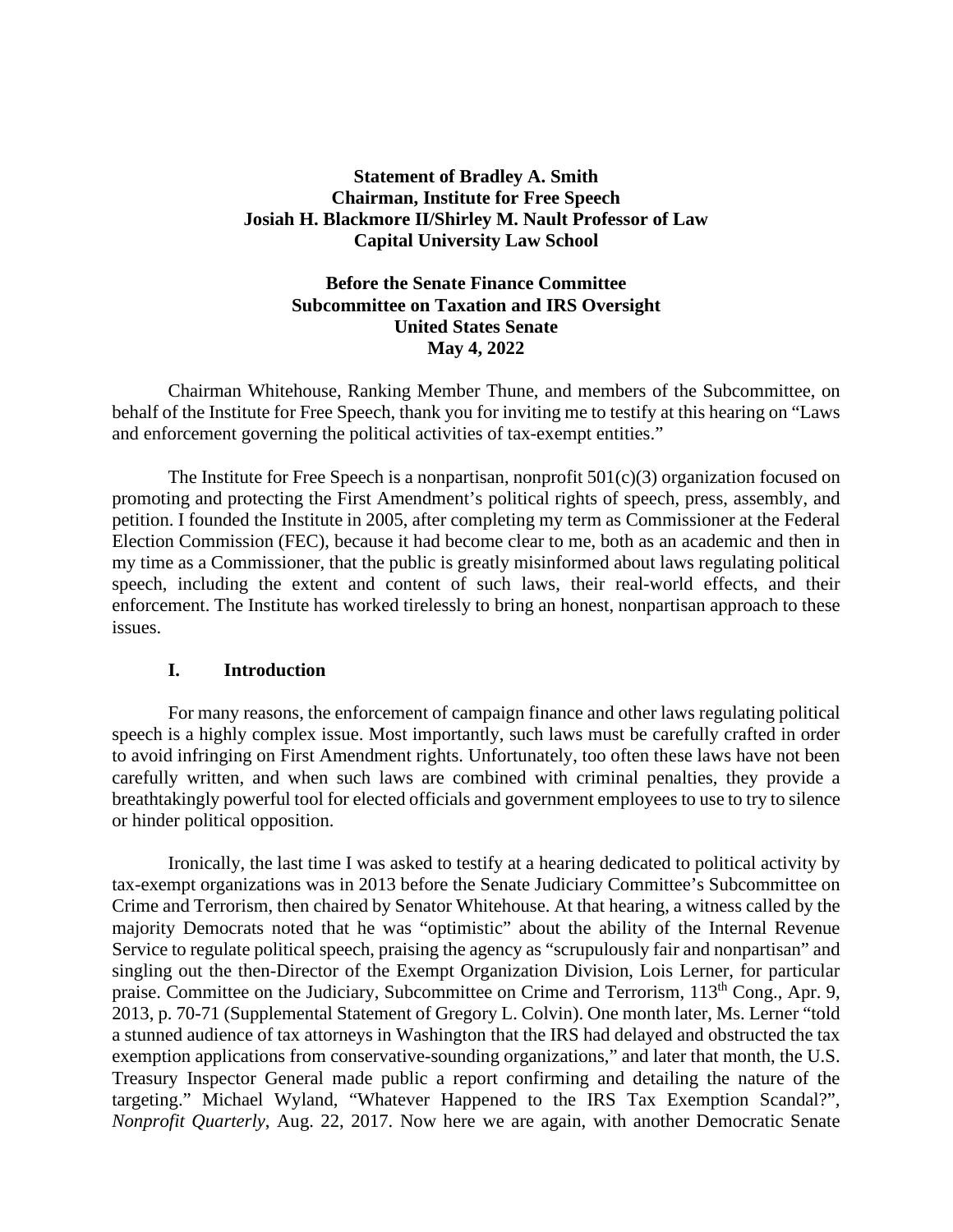majority facing fierce political headwinds, and it appears that a small group of senators is looking to respond by trying to further involve the IRS in regulating political speech.

The temptation to use regulation and enforcement for political advantage is bipartisan. Let's begin by considering the very first prosecution brought under the Federal Election Campaign Act of 1971: A suit against the National Committee for Impeachment, brought by the Justice Department under then-President Richard Nixon.

On May 31, 1972, a two-page ad appeared in the *New York Times* that featured the headline "A Resolution to Impeach Richard Nixon as President of the United States." The ad, which cost \$17,850, was paid for by a group consisting of several lawyers, at least one law professor, a former United States senator, and several other citizens of modest prominence, calling themselves the National Committee for Impeachment. In addition to criticizing President Richard Nixon, the ad recognized an "honor roll" of several congressmen who had introduced a resolution that called for the president's impeachment. In response, the United States Department of Justice moved swiftly, getting a federal district court to enjoin the National Committee for Impeachment and its officers from engaging in further political activity. Even though the ad did not discuss the upcoming election or urge anyone to vote in any particular manner, the government argued that the Committee was violating the Federal Election Campaign Act of 1971 because its efforts had the potential to "affect" the 1972 presidential election, and the Committee had not properly registered with the government to engage in such political activity.

Ira Glasser, who was an Executive Director of the American Civil Liberties Union, noted that the government "wrote a letter to The Times threatening them with criminal prosecution if they published such an ad again…. Soon after, the ACLU itself sought to purchase space in The Times in order to publish an open letter to President Nixon, criticizing him for his position on school desegregation. The letter made no mention of the election and indeed until many decades later the ACLU never supported or opposed any candidate for elective office. Fearful of government reprisal based on the government's threatening letter from the previous case, the Times refused to publish the ad."

In both cases, these groups' First Amendment rights were eventually vindicated. However, during the time it took to win these cases, much speech about elected officials and public affairs was thwarted. Further, fighting the prosecutions came at great expense and much anxiety for those who simply sought to speak out about their government.

The history of criminal and tax enforcement of campaign finance law had largely been one of political prosecutions that should serve as a warning to this body. The first case in which the U.S. Supreme Court clearly accepted the idea that regulation of political speech could be constitutional – which it did over the vigorous dissents of Justices William O. Douglas and Earl Warren – was *United States v. Auto Workers*, 352 U.S. 567 (1957). That case, as legal historian Allison Hayward has shown, was brought by the Eisenhower administration to seek to quash union political power after the merger of the AFL and the CIO. Fortunately, though the Supreme Court refused to quash the prosecution before trial as unconstitutional, the government was unable to get a conviction. *See* Allison R. Hayward, *Revisiting the Fable of Reform,* 45 Harv. J. Legis. 421 (2008).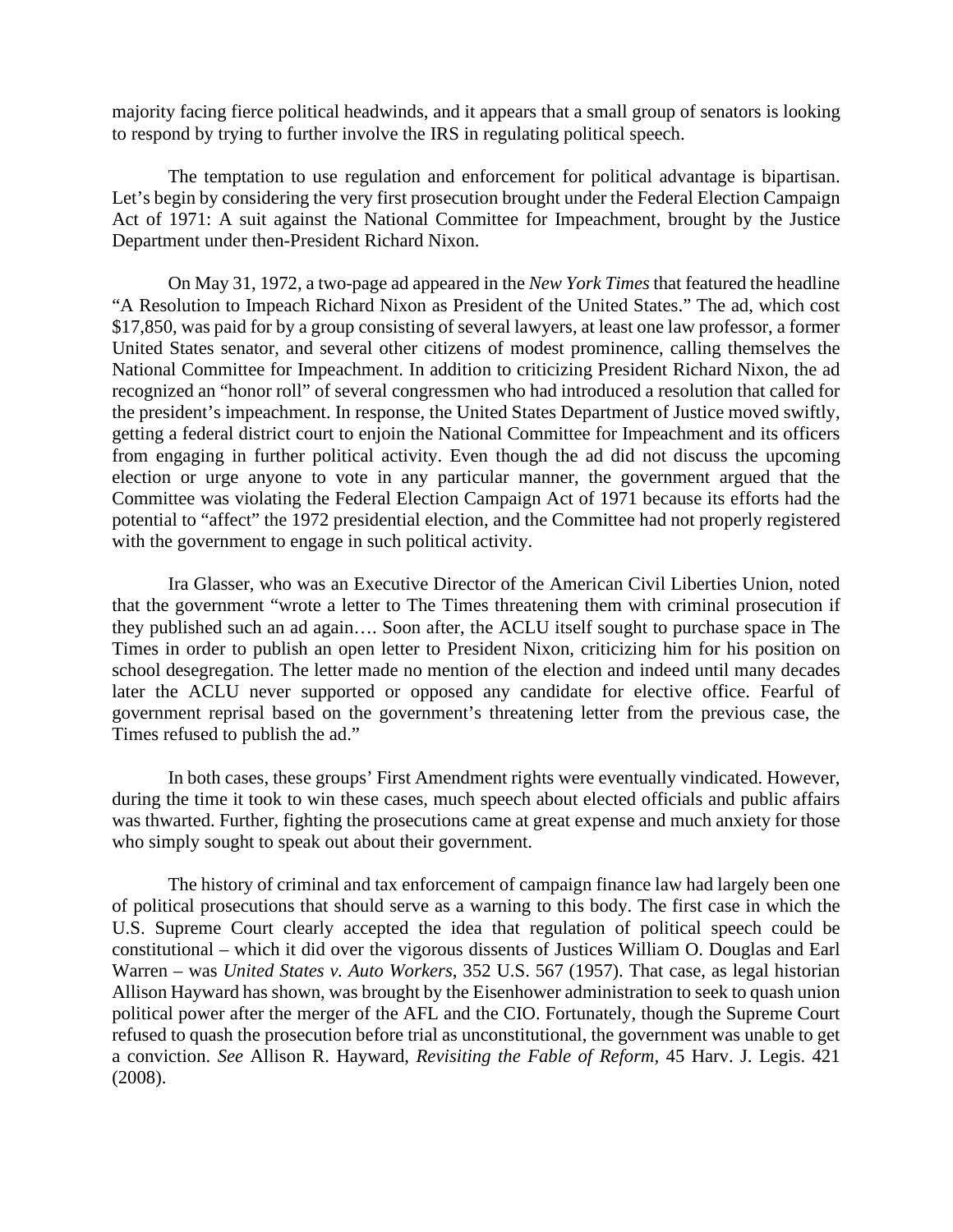The Eisenhower Administration was merely following its predecessor, the Truman Administration, which had engaged in a series of political prosecutions aimed at auto dealers in Michigan in the late 1940s. In those cases, the U.S. Attorney prosecuted only reluctantly, viewing the violations as minor (in the case of some defendants) to non-existent (in the case of others), and as raising serious constitutional issues. But politicians in Washington insisted – apparently, like today, for political reasons – on "aggressive enforcement." Like today, the major news columnists of the day, most notably Drew Pearson, were enlisted to whip up public fervor, with Pearson presumably benefiting from a stream of leaks from the Attorney General's office in Washington. Nevertheless, perhaps foreshadowing such prosecutions as that of John Edwards, "once in court, prosecutors could not win a conviction, and jurors expressed distaste for enforcing this criminal statute against this kind of activity." Indeed, the entire series of prosecutions was based on the belief of large-scale violations "that, as it turned out, did not exist." But the prosecutions were directed from Washington because "chilling auto dealers and other corporate managers from making contributions to Republicans served the Administration's political agenda." *See* Allison R. Hayward, *The Michigan Auto Dealers Prosecution: Exploring The Department of Justice's Mid-Century Posture Toward Campaign Finance Violations,* 9 Election L. J. 177 (2010).

The IRS has frequently been the tool of choice to harass political opposition. President Franklin Roosevelt used it to harass newspaper publishers, including William Randolph Hearst and Moses Annenberg (publisher of the *Philadelphia Inquirer*). He also used the IRS investigations to harass political rivals including Huey Long and Father Coughlin, and prominent Republicans including former Treasury Secretary Andrew Mellon.

In the 1960s, President Kennedy's IRS Commissioner Mortimer Caplin, who later founded the law firm of Caplin and Drysdale, established the "Ideological Organizations Audit Project" for the express purpose of auditing and harassing conservative opponents of the President. In a letter to Treasury Secretary Henry Fowler, Caplin noted, "We recognized the sensitivity of just going after [the] right wing, so we wanted to add both left- and right-wing groups for balance." Illustrating the bipartisan nature of partisan abuse of the IRS, Caplin noted that adding left-wing groups was dicey because many, "had already been given a difficult time during the Eisenhower years." The agency also requested investigations of corporate backers of various nonprofits involved in civic discussion.

Under the Nixon administration, the IRS was given a list of Nixon's "enemies" and thousands of groups were targeted. It was because of this long chain of abuses that Congress finally made it illegal to use the IRS for political intelligence gathering and gain in the 1970s. *See* John A. Andrew, *The Power to Destroy: Political Uses of the IRS From Kennedy to Nixon* (Ivan R. Dee 2002); John A. Andrew, *The Other Side of the Sixties* (Rutgers Univ. Press 1997); David Burnham, *A Law Unto Itself: The IRS and the Abuse of Power* (Random House 1990).

Given this history, and additional structural problems discussed below, the Institute for Free Speech believes that the IRS should not be engaged in the minutiae of regulating political or politically related speech at all.

If an entity with a social welfare purpose is deemed a political committee ("PAC") under federal or state law, it ought to be regulated by the IRS as a 26 U.S.C. (*"*IRC") §527 organization. If it is not a political committee, its election campaign speech would not be its primary purpose and thus such a social welfare group would fall under 26 U.S.C. §501(c)(4). This straightforward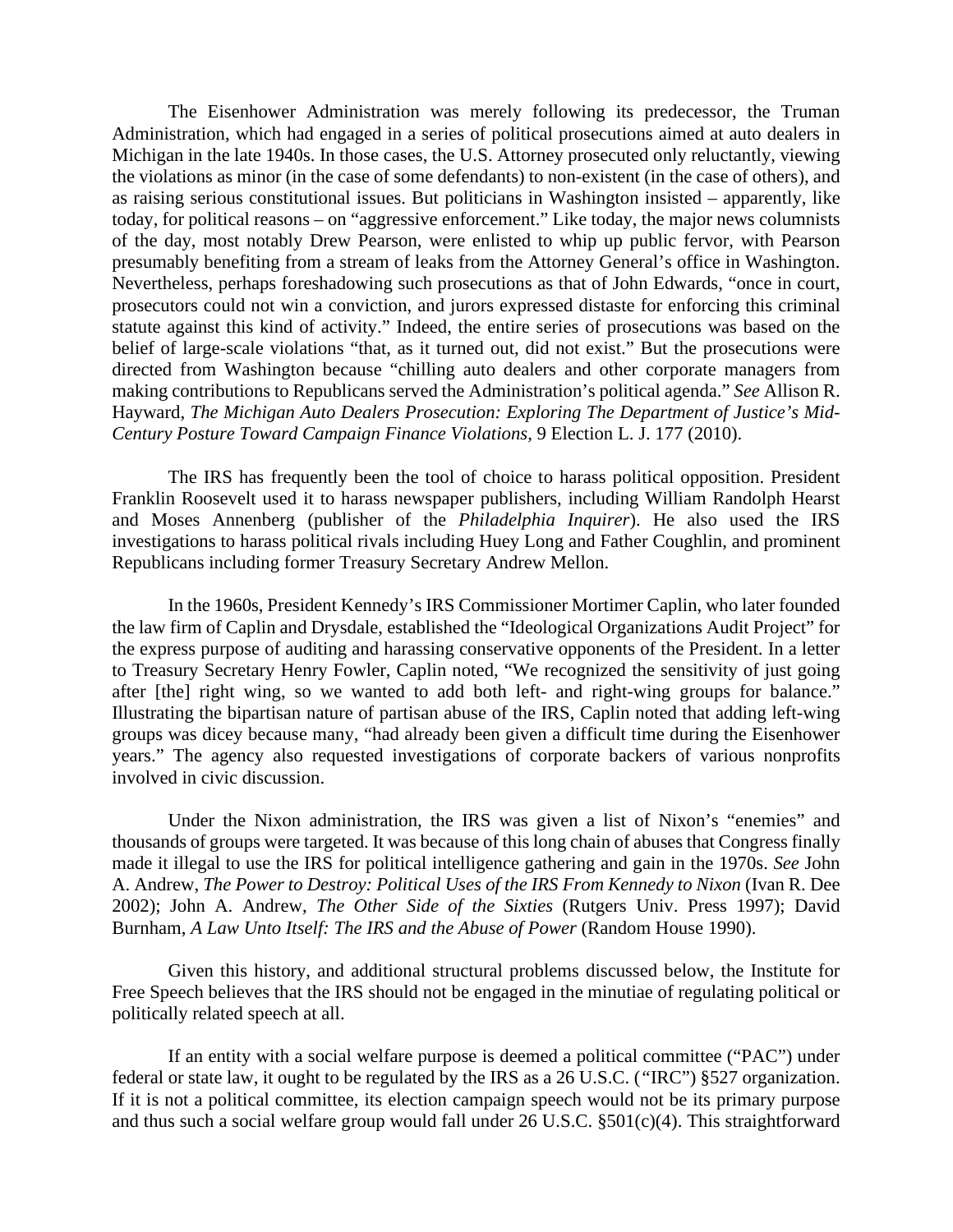approach would harmonize the IRS's rules with those of the Federal Election Commission, the body entrusted by Congress with "exclusive jurisdiction" for civil enforcement of the nation's campaign finance laws. 52 U.S.C. §30106(b)(l).

This approach would also recognize that in a democracy, political education and the discussion of public affairs not only should but must fall within the definition of "social welfare" and "educational" activities that constitute exempt activities under  $\S501(c)(4)$ . Nothing in the statute requires exclusion of these functions from the definition of social welfare. Finally, and most importantly, this straightforward approach offers real clarity without dragging the IRS further into the thicket of political speech regulation, a tangle from which it – and the Service's reputation for the neutral, nonpartisan collection of revenue – might never recover.

In a 2013 special report to Congress following the IRS targeting scandal, then-National Taxpayer Advocate Nina Olson feared that the scandal came about because "[t]he IRS, a tax agency, is assigned to make an inherently controversial determination about political activity that another agency may be more qualified to make." *See* Nina Olson, *Special Report to Congress: Political Activity and the Rights of Applicants for Tax-Exempt Status* (2013). As she wrote in her report:

It may be advisable to separate political determinations from the function of revenue collection. Under several existing provisions that require non-tax expertise, the IRS relies on substantive determinations from an agency with programmatic knowledge.

Potentially, legislation could authorize the IRS to rely on a determination of political activity from the Federal Election Commission (FEC) or other programmatic agency. Specifically, the FEC would have to determine that proposed activity would not or does not constitute excessive political campaign activity.

In fact, no legislation is needed. The IRS could today rely on FEC determinations. The FEC is more qualified to make such determinations not only because of its expertise but also because of its structure, which poses less of a risk of partisan enforcement.

## **II. The Nature of the FEC versus the IRS**

Understanding the FEC and its design is important to understanding the problems of using another agency designed for one thing – say, the smooth functioning of securities markets, regulation of broadcasting, or tax collection – for another purpose, such as regulation of campaign spending and speech about politics and public affairs.

Perhaps the most important feature of the FEC's design is its bipartisan makeup. Most federal independent agencies are directed by a board or commission with some guaranteed level of bipartisan makeup. Only the FEC and the U.S. International Trade Commission have equal size blocks of commissioners, with 3 from each major party, and only the FEC requires four votes of out six commissioners for most actions.

The reason for the FEC's unique design should be obvious. If some measure of guaranteed bipartisanship is viewed as a valuable thing in most independent agencies, this bipartisanship would seem essential for an agency whose core mission is to regulate political speech in ways that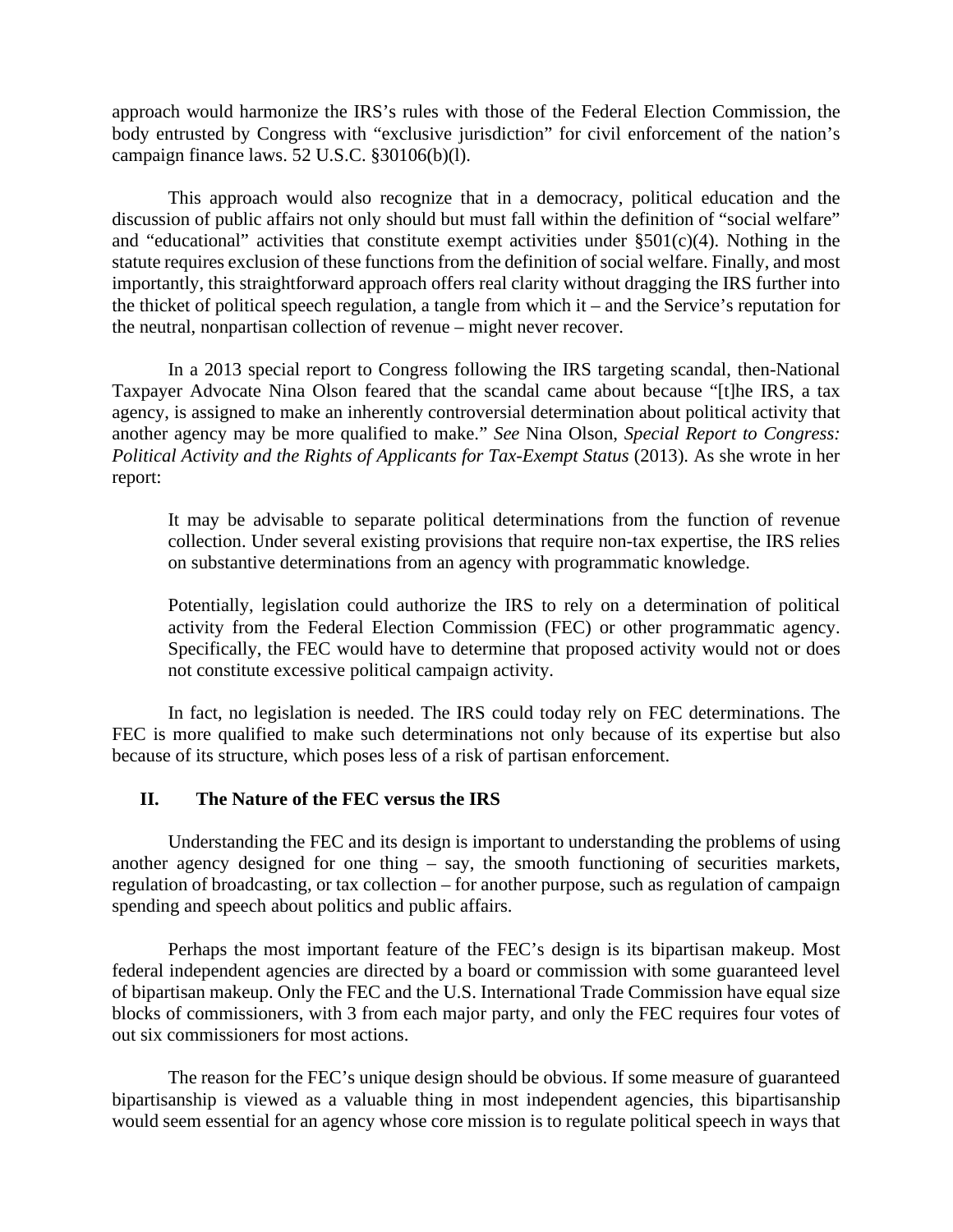can determine who wins and who loses elections. This is a question both of preventing actual abuse of the agency for partisan gain and preventing the appearance that the agency's decisions are motivated for partisan gain. In short, there is a strong argument for why the FEC is structured as it is, which is to prevent one party from changing the regulatory regime or using the enforcement process for partisan gain.

The FEC also has an enforcement process that aims to resolve matters through conciliation rather than fines or litigation. This, too, has drawn much criticism from those seeking "stronger" enforcement. But this process also exists for a reason. The overwhelming number of complaints submitted to and violations found by the FEC are not due to corruption but inadvertent violations of the law. Many are nothing more than administrative violations against the state.

The cost to a political candidate of having been found to have "violated the law," however, can be great; the rewards to a zealous prosecutor or even FEC Commissioner or General Counsel who is seen to be crusading for "clean elections" are perhaps even greater in the other direction. Therefore structuring the system around voluntary conciliation agreements is an intentional means to depoliticize the complaint process. Again, placing primary enforcement responsibility with the Justice Department, the IRS, or another agency whose process is geared to leveling direct sanctions dramatically alters the balance in the direction of partisan enforcement, and does so in a way that may reward overly aggressive prosecution by government officials in this sensitive First Amendment area.

Thus, while it is true that almost all government agencies have structural features to insulate them from politics, the FEC has more political safeguards than most agencies, and it has them for very compelling reasons.

The IRS faces far fewer situations regarding election speech in its everyday business than does the FEC. Its culture and expertise are therefore quite different from that of the FEC, which regularly faces these issues. Indeed, one reason for the frustration some express with the FEC has been the critics' unwillingness to accept the constitutional restraints under which the FEC operates. Those who seek to push regulation onto other agencies often do so precisely because they seek to bypass such constitutional sensitivities that are, and ought to be, a hallmark of the FEC – the agency charged by Congress with "exclusive civil enforcement" of campaign finance laws.

## **III. Problems of Enforcement**

Vague election laws combined with criminal penalties are a recipe for abusive political prosecutions. It is a threat both to the First Amendment and to honest government. In the case of the Michigan auto dealers, which I discuss above, prosecutors were unable to gain convictions in cases that went to trial; but the threat of prison time convinced many defendants to plead no contest and pay fines.

Similarly, as the unsuccessful prosecution of John Edwards proved, much of campaign finance law is vague, complicated, or both. Because of the potential infringement on civil liberties, Congress should avoid adding criminal penalties to existing or new campaign finance laws. Arguably, there are already too many provisions that provide for criminal penalties. The Bipartisan Campaign Reform Act of 2002 extended the statute of limitations for many criminal violations of campaign finance laws, made more provisions of the law subject to criminal sanctions, and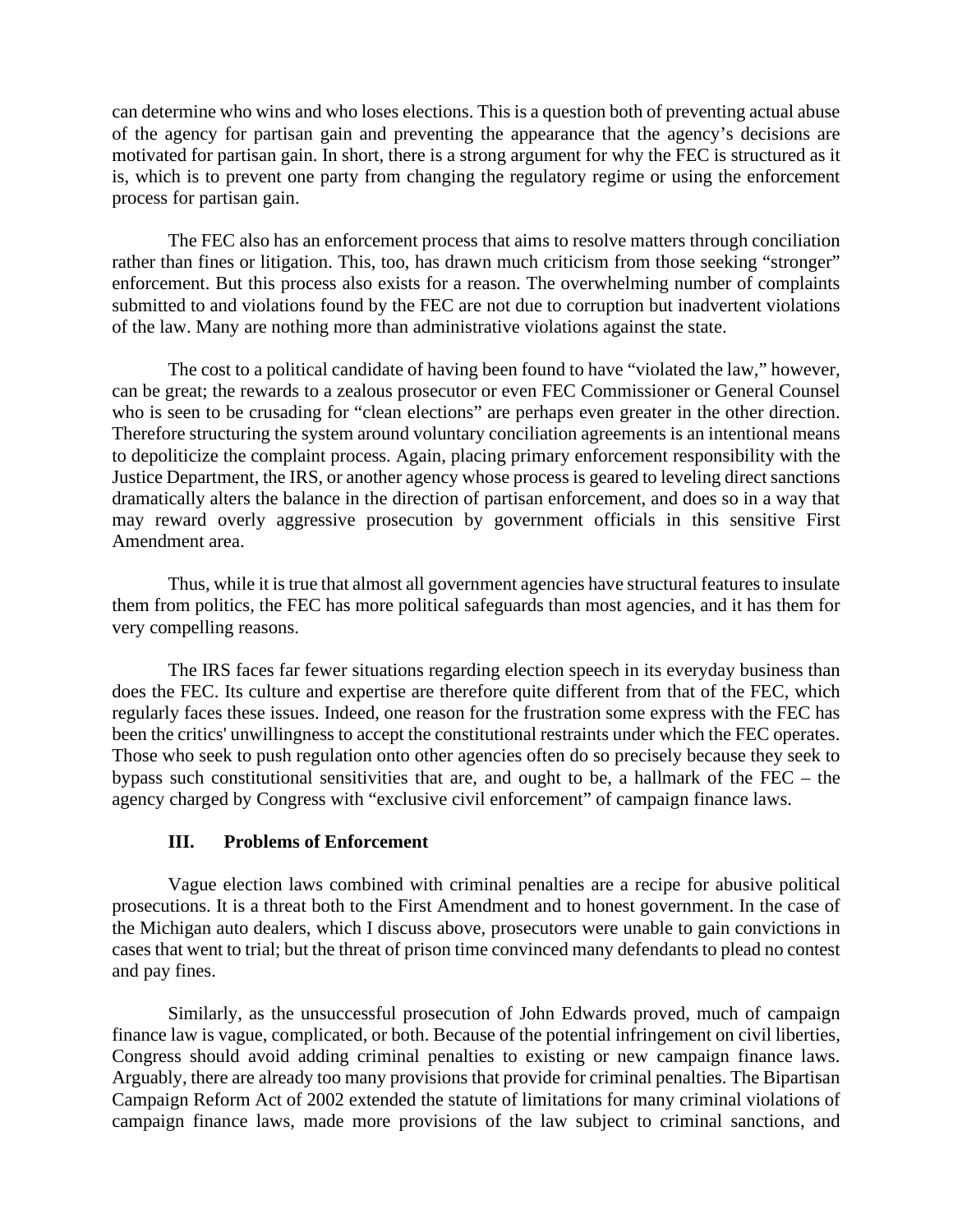required the United States Sentencing Commission to issue guidelines for campaign finance law violations. Other recent high-profile political prosecutions for vague allegations of campaign finance laws have similarly come apart at the seams, as in the prosecution of Ted Stevens. Unfortunately, far too often the damage is done by the time the law catches up to the hysteria. Stevens was convicted just days before the election, which he lost by less than 1% of the vote, and only vindicated posthumously after a plane crash.

The message we should send to the American people is that political participation is a good thing, not a bad thing. For half a century, the message of those who advocate for stricter campaign finance laws has been that political participation is bad, that people who donate are only out for themselves, and that political speech is, quite literally, dangerous. It is no wonder that the confidence in democratic institutions has declined.

#### **The Need for Campaign Finance Law Simplification**

The federal election laws and regulations now contain over 376,000 words. But this just scratches the surface of election law. There are over 1,900 advisory opinions and 7,900 enforcement actions that provide guidance on what these vague laws might mean. As the Supreme Court noted in *Citizens United*, "Campaign finance regulations now impose 'unique and complex rules' on '71 distinct entities.' These entities are subject to separate rules for 33 different types of political speech. The FEC has adopted 568 pages of regulations, 1,278 pages of explanations and justifications for those regulations." (Citing Brief for Seven Former Chairmen of FEC).

Congress's vague laws often can't even be interpreted by the FEC. For example, in August 2012, the FEC considered an Advisory Opinion Request for the National Defense Committee, filed by our organization asking whether seven proposed ads would trigger FEC regulation. The FEC said three of the ads would not trigger FEC regulation, but it could not render an opinion on the other four ads, and could not decide on whether the group had to register with the FEC. Last year, the FEC considered 13 Advisory Opinion Requests but failed to provide an opinion in three of those requests. In one Advisory Opinion rendered by the agency, it agreed the proposed activity was allowed by the law but could "not agree on a rationale for this conclusion." And yet most practitioners will tell you – correctly, in my view – that the FEC regulations are clearer than the regulations that the IRS already applies when examining political activity by nonprofit organizations. The problem is not the FEC; it is the law.

The most pressing need for Congress is to make campaign finance law a lot simpler. How can we expect the FEC or Justice Department to fairly enforce laws no one can understand? It is literally impossible to navigate campaign finance laws without a lawyer, and even then, your lawyer might not be able to give you a straight yes or no answer. Worse, many lawyers without campaign finance expertise will give incorrect answers.

As a result, well-meaning citizens often stumble into breaking these laws, in part because the thresholds on regulated speech are absurdly low. For example, current law requires reporting of all independent expenditures over just \$250.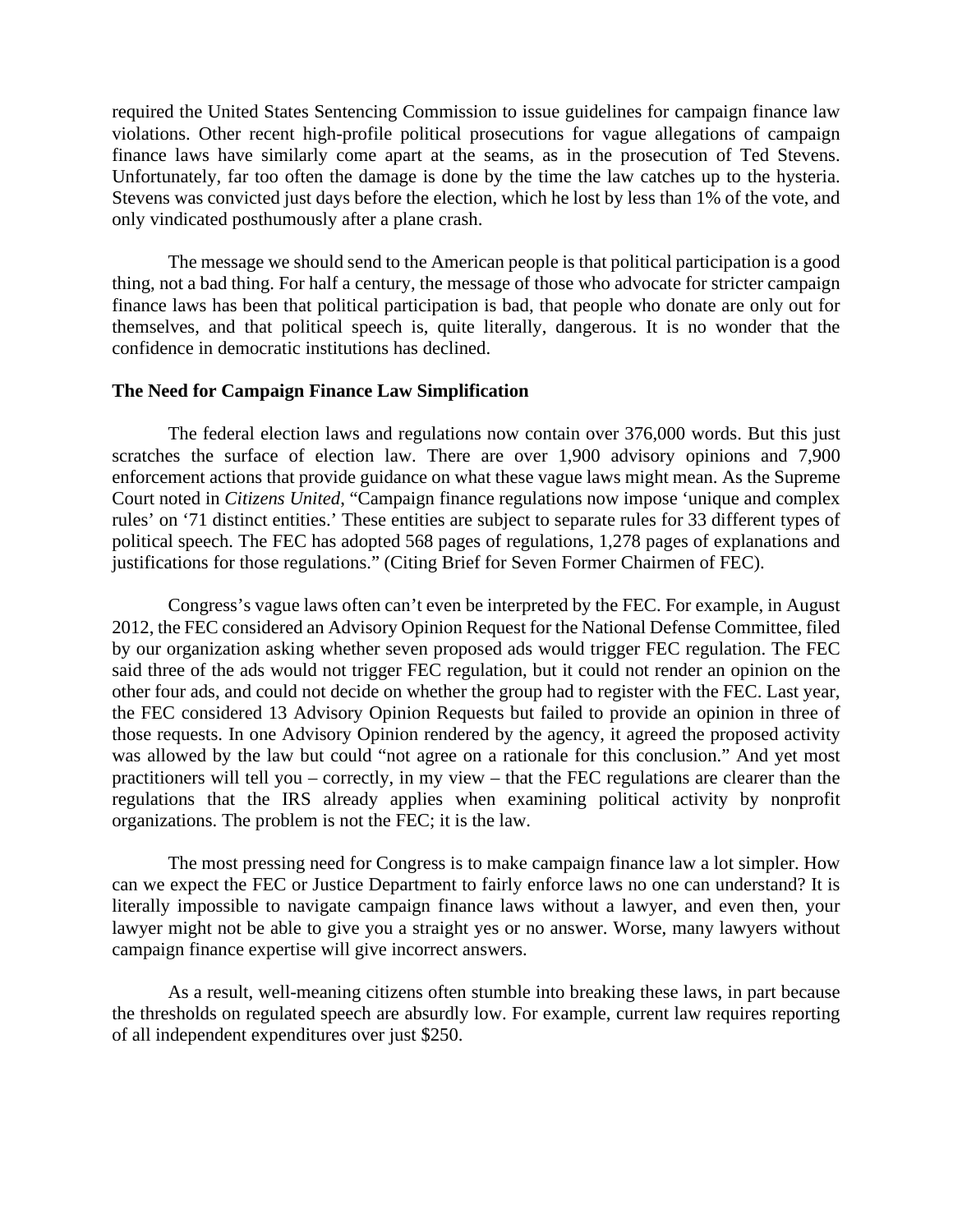#### **IV. Constitutional Considerations**

In *Buckley v. Valeo*, the Supreme Court noted that "a major purpose of...[the First] Amendment was to protect the free discussion of governmental affairs, ... of course includ[ing] discussions of candidates." *Buckley v. Valeo*, 424 U.S. 1, 14 (1976) (quoting *Mills v. Alabama*, 384 U.S. 214, 218 (1966)).

The Federal Election Campaign Act (FECA) and its subsequent amendments sought to regulate such First Amendment activity. In an effort to clarify First Amendment boundaries of regulable political activity, *Buckley* set the standard for regulation of political speech and association. Consequently, *Buckley's* examination of FECA provides an essential guide.

In *Buckley*, the Court expressed concern about the effects vague laws have upon the freedom of speech. Not only may a vague law be applied inconsistently or arbitrarily, but such a law might also "operate to inhibit protected expression by inducing citizens to steer far wider of the unlawful zone." *Id* at 41 n. 8. Thus, a speaker may "hedge and trim" before speaking. *Id*. at 43. The First Amendment needs "breathing space to survive, [and so] government may regulate in the area only with narrow specificity." *Id*. (quoting *NAACP v. Button*, 371 U.S. 415, 433 (1963)). In the political arena, the specificity requirement is particularly important, because discussion of public policy issues frequently overlaps with discussion of political candidates:

"For the distinction between discussion of issues and candidates and advocacy of election or defeat of candidates may often dissolve in practical application. Candidates, especially incumbents, are intimately tied to public issues involving legislative proposals and governmental actions. Not only do candidates campaign on the basis of their positions on various public issues, but campaigns themselves generate issues of public interest."

*Id*. at 42. Of course, FECA attempted to divine this difficult distinction, but the *Buckley* Court found that it failed to avoid the vagueness problem.

FECA originally attempted to impose an expenditure cap: "[n]o person may make any expenditure ... relative to a clearly identified candidate during a calendar year which ... exceeds \$1,000." *Id*. at 39. In addition to constitutional problems with the \$1,000 cap, the Court found that the phrase "relative to a clearly identified candidate" was vague. *Id* at 44.

The Court crafted an elegant solution. Because the phrase "relative to a clearly identified candidate" left speakers with no opportunity to know in advance whether their conduct was regulated political speech or unregulated issue speech, the Court was compelled to narrow the interpretation of the phrase. To avoid vagueness, FECA had to "be construed to apply only to expenditures for communications that in express terms advocate the election or defeat of a clearly identified candidate for federal office." *Id*. To provide clarity to this phrase, the Court included the highly influential footnote 52, which limited regulable speech to "express words of advocacy of election or defeat, such as 'vote for,' 'elect,' 'support, 'cast your ballot for,' 'Smith for Congress,' 'vote against,' 'defeat,' [and] 'reject.' *Id*. at 44 n. 52.

The key, then, is recognizing that the line between discussion of issues and discussion of candidates is, at best, blurry. The harm of vague regulation is its potential to cause a would-be speaker to keep silent due to uncertainty about how the law will be applied. Thus, to remain within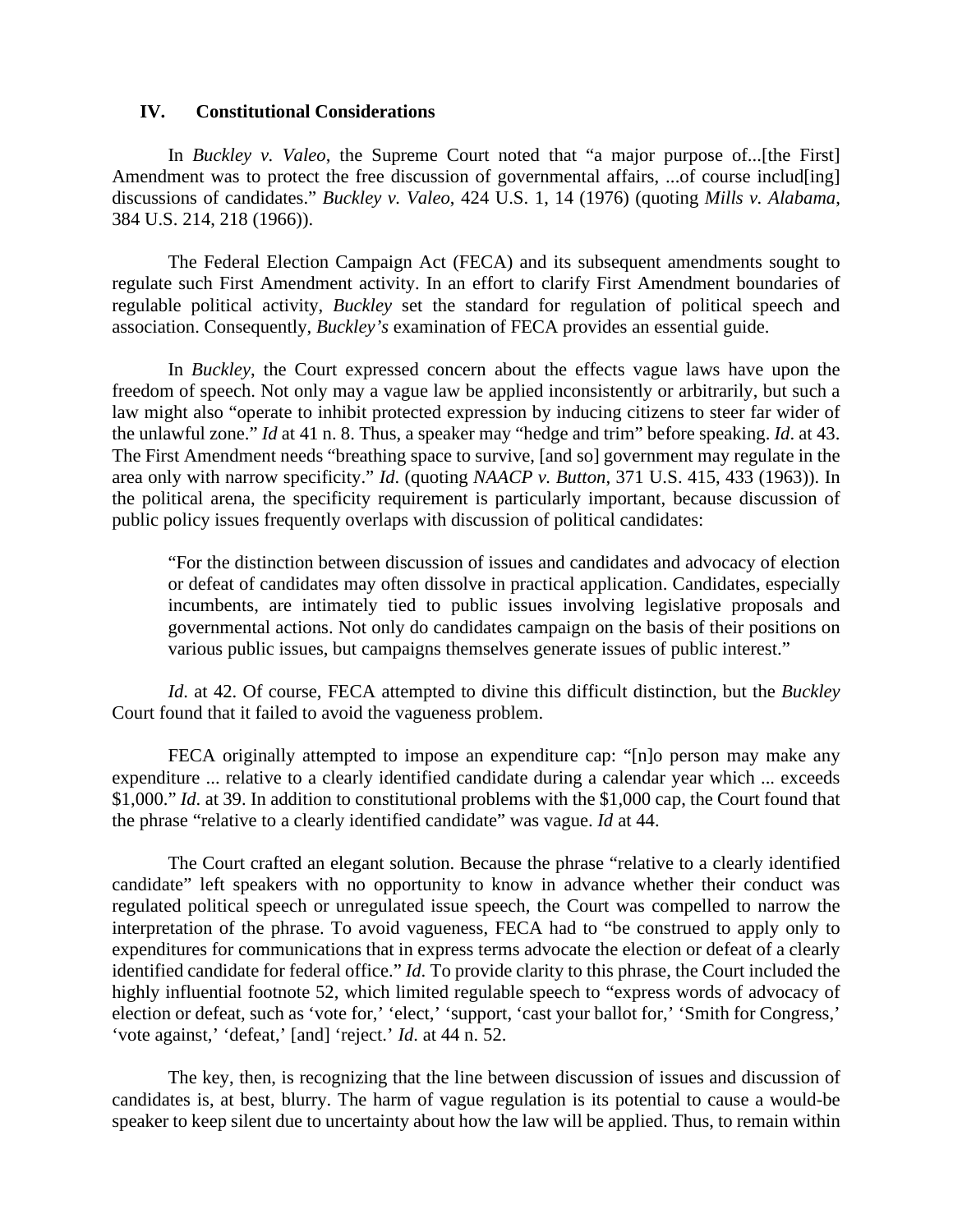the bounds of the *Buckley* decision, regulation should err on the side of avoiding such chill, by providing objective rules that can be uniformly applied and providing clarity in a manner that maximizes the free exchange of ideas guaranteed by the First Amendment. As Chief Justice Roberts has noted, in such cases "the tie goes to the speaker, not the censor." *FEC v. Wis. Right to Life, Inc*., 551 U.S. 449, 474 (2007) ("*WRTL II*") (Roberts, C.J., concurring).

In addition to drawing a line between issue speech and political speech, the Supreme Court has recognized the need to protect freedom of association from undue and excessive disclosure, most recently in *Americans for Prosperity Foundation v. Bonta*. 594 U.S. \_\_, 141 S.Ct. 2373 (2021); See also, e.g., *Gibson v. Florida Legislative Comm*., 372 U.S. 539 (1963); *Shelton v. Tucker*, 364 U.S. 479 (1960); *Bates v. Little Rock*, 361 U.S. 516 (1960); *NAACP v. Ala. ex rel. Patterson*, 357 U.S. 449 (1958).

Indeed, *Buckley* also has much to say about protecting the freedom of association in the campaign finance context. Disclosure of information about individuals who seek to involve themselves with a group – or even with a politician – implicates the freedom of association protected by the First Amendment. *Buckley*, 424 U.S. at 75.

The iteration of FECA considered by the *Buckley* Court required regular reporting and disclosure by "political committees" – organizations that made "contributions" and "expenditures." *Id*. at 79. The definition of "expenditures," however, was vague and implicated the confluence of spending money on issues and spending money to support candidates. *Id*. Fortunately, *Buckley* had already carefully crafted an interpretation of FECA to ensure that issue speech was not unnecessarily entangled with the regulation of political speech. *Id*. at 44.

To prevent the disclosure requirement from reaching groups that merely mentioned candidates in the context of issue speech, the *Buckley* Court construed the relevant provisions to apply only to "organizations that are under the control of a candidate or the major purpose of which is the nomination or election of a candidate." *Id* at 79. Expenditures by groups under the control of a candidate or with "the major purpose" of supporting or opposing a candidate "are, by definition, campaign related." *Id*. This language, now known as "the major purpose test," narrowed the reach of FECA's disclosure provisions to protect the associational freedoms of individuals.

As applied to individuals and groups that did not have "the major purpose" of political activity, the *Buckley* Court narrowed the definition of "expenditures" in the same way – "to reach only funds used for communications that expressly advocate the election or defeat of a clearly identified candidate." *Id*. at 80. To describe the term "expressly advocate," the Court simply incorporated the examples already listed in footnote 52. *Id*. at 80 n. 108 (incorporating *id*. at 44 n. 52).

## **V. Involving the IRS in Policing Speech May Threaten Tax Compliance**

It is particularly important that the IRS not be converted into a campaign finance enforcement agency. The IRS is responsible for the tax code, and the history of presidential abuse of the IRS and the tax code – discussed above – to target political opposition, through both Democratic and Republican administrations, make it important that Congress not look to the IRS to address perceived issues in campaign finance.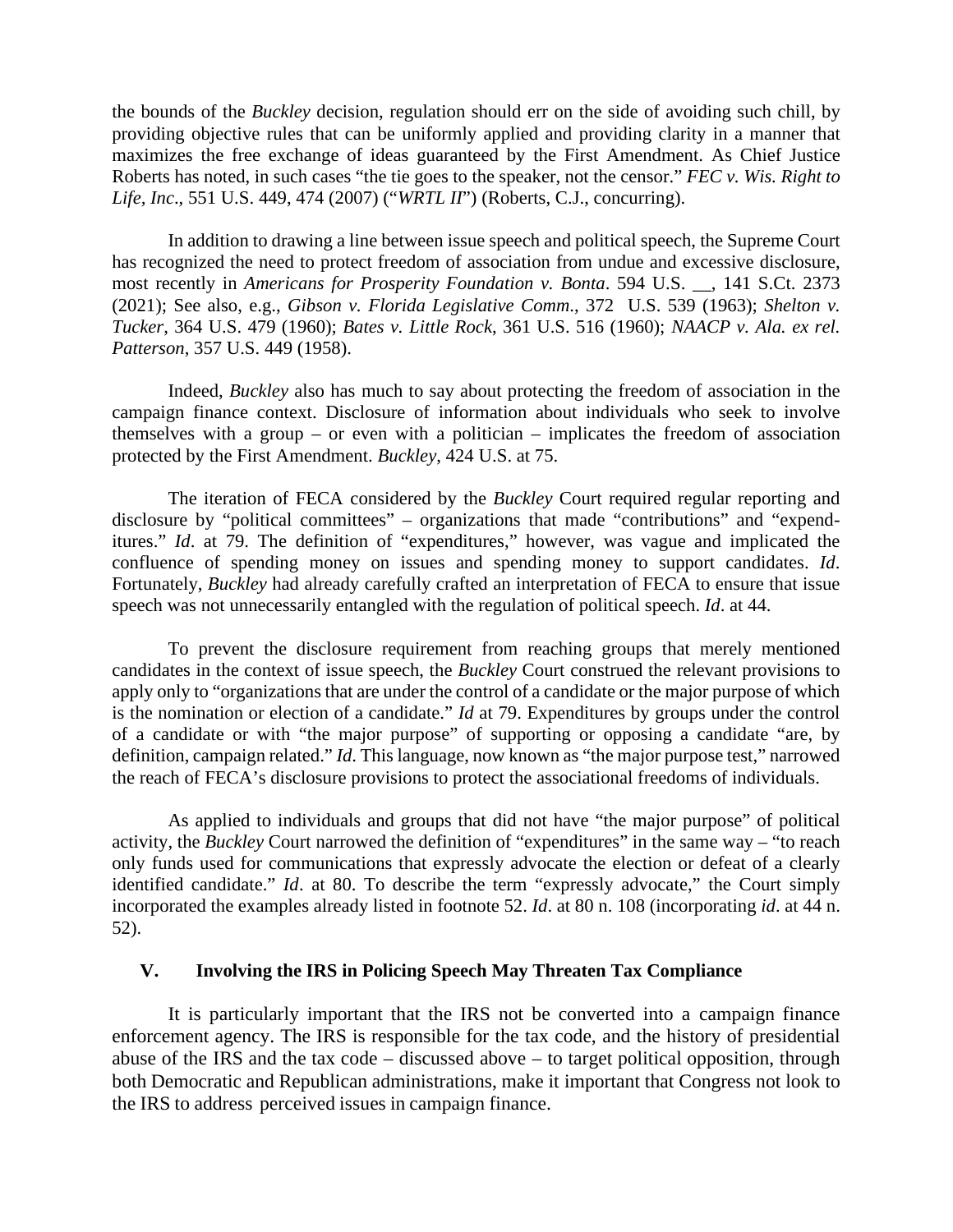The collection of trillions of dollars in taxes each year is based on what the IRS calls the self-assessment feature of the tax laws, where citizens and businesses calculate and pay their taxes. If the agency develops a reputation as a partisan lapdog of the party in power, that could lead to more citizens cheating on their taxes, or simply failing to file, with potentially disastrous implications for the budget deficit. If the level of compliance with individual income tax laws alone were to drop just one percentage point due to a decline in the Service's reputation for fairness, that could cost the government over \$250 billion in tax collections over a 10-year period.

Contributions to  $501(c)(4)$  organizations are not tax deductible, and the tax liability of existing  $501(c)(4)$ s wouldn't significantly change if they were reclassified as political committees. Since the IRS's regulation of these groups has essentially nothing to do with tax collection, efforts to increase IRS regulation of political speech make little sense and are unrelated to the Service's mission of impartial revenue collection.

This dual regulatory scheme between the FEC and IRS has created confusion among nonprofit groups and the public. It would be a mistake to continue to ask the IRS to play any role – let alone an even greater role – in the enforcement of campaign finance laws.

## **VI. The Nature and Extent of the Supposed "Dark Money" Issue**

The decisions of the United States Supreme Court in *Citizens United v. Federal Election Commission*, 558 U.S. 310 (2010) (allowing corporations and unions to make independent expenditures in political campaigns from general treasury funds) and of the United States Court of Appeals in *SpeechNow.org v. Federal Election Commission*, 599 F.3d 686 (en banc, 2010) (allowing independent expenditures to be made from pooled funds not subject to PAC contribution limits) have brought a renewed focus to the issue of disclosure of political spending. The claim has largely been that the public lacks information on the sources of vast amounts of political independent spending. This concern, while serious if true, has been artificially ramped up by many mistaken comments in the media about "secret" contributions to campaigns, as well as a widely held but mistaken belief that under *Citizens United*, corporations and unions may now contribute directly to candidate campaigns. In any case, information about political donors, it is believed, can help guard against officeholders becoming too compliant with the wishes of large spenders, and provide information that might be valuable to voters in deciding for whom to vote and how to evaluate political messages.

There have been concerns that nonprofit organizations formed under Section  $501(c)(4)$  of the Internal Revenue Code have been engaging in extensive political campaigns using "secret money." This issue, however, is not new. Express advocacy in favor of or against candidates was allowed for certain types of 501(c)(4) organizations even before *Citizens United*, as a result of the Supreme Court's ruling in *Federal Election Commission v. Massachusetts Citizens For Life*  ("*MCFL*"), 479 U.S. 238 (1986). That decision allowed qualified nonprofit corporations to conduct express advocacy through independent expenditures. These groups were significant and growing before the *Citizens United* decision and included groups such as the League of Conservation Voters and NARAL. In addition, even groups that did not qualify for the exemption pursuant to *MCFL*  could and did run hard-hitting issue campaigns against candidates.

For example, in 2000, the NAACP Voter Action Fund, a nonprofit social welfare group organized under Section  $501(c)(4)$  of the tax code, ran the following ad: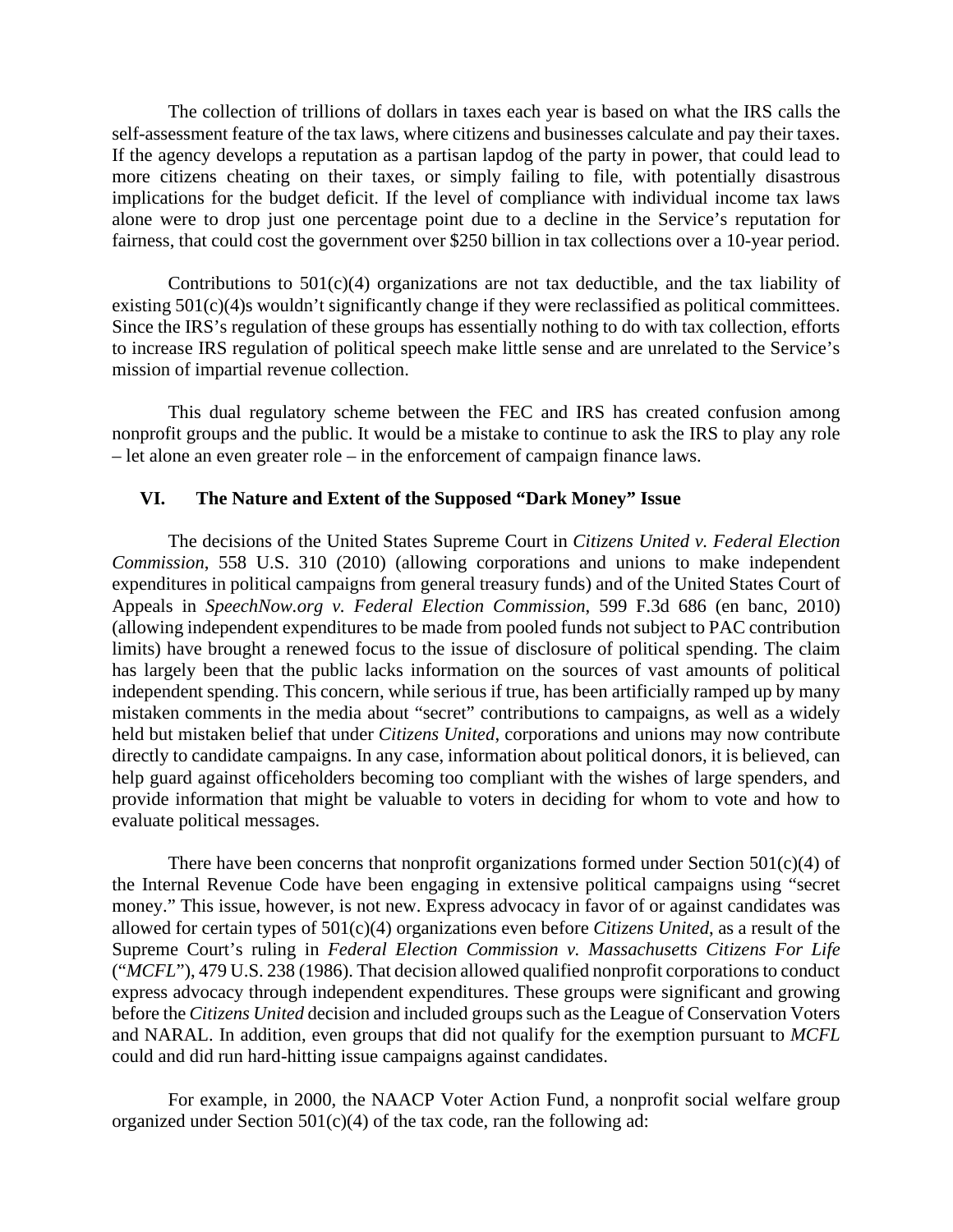*Renee Mullins (voice over):* I'm Renee Mullins, James Byrd's daughter. On June 7, 1998 in Texas my father was killed. He was beaten, chained, and then dragged 3 miles to his death, all because he was black. So when Governor George W. Bush refused to support hate-crime legislation, it was like my father was killed all over again. Call Governor George W. Bush and tell him to support hate-crime legislation. We won't be dragged away from our future.

This thirty-second TV spot, featuring graphic reenactment footage, began running on October 25, 2000, just a few days before the 2000 presidential election. *See* Bradley A. Smith, *Disclosure in a Post-*Citizens United *Real World*, 6 U. St. Thomas J.L. & Pub. Pol'y 257 (2012).

This ad was perfectly legal to run at any time before 2003, with no donor disclosure and remained legal to run under current disclosure laws more than 30 days before a primary or 60 days before a general election between 2003 and 2007. It probably also could have been run, with no donor disclosure, at any time after the Supreme Court's 2007 decision in *Wisconsin Right to Life v. Federal Election Commission*, 551 U.S. 449 (2007).

It should also be noted that neither the *Citizens United* nor *SpeechNow.org* decisions struck down any disclosure laws; nor has Congress or the FEC loosened any disclosure rules in place at the time those two decisions were issued in the spring of 2010. There has been no change in the laws governing disclosure of political spenders and contributors.

Despite the focus on "dark money," "secret money," and "undisclosed spending," in fact, the United States currently has more political disclosure than at any time in its history. Candidates, political parties, PACs, and Super PACs disclose all their donors beyond the most *de minimis* amounts. This disclosure includes the name of the group, individual, or other entity that is contributing, the date on which it occurred, and the amount given. Indeed, these entities also report all their expenditures.

Current law also requires reporting of all independent expenditures over \$250, and of "electioneering communications" under 2 U.S.C. §30104(f). 501(c)(4) social welfare organizations must disclose donors who give money earmarked for political activity. All this information is freely available on the FEC's website.

All broadcast political ads (like, in fact, all broadcast ads, political or not) must include, within the ad, the name of the person or organization paying for the ad. Thus, it is something of a misnomer to speak of "undisclosed spending." Rather, more precisely, some ads are run with less information about the spender, and contributors to the spender, than some might think desirable. This recognition is important to understanding the scope of the issue and the importance of measures that seek to require more disclosure.

Furthermore, despite record campaign spending, 2020 saw less "dark money" than any election since *Citizens United*. After peaking in 2012 with an all-time high of \$312.5 million (still under 5% of that year's total spending on federal campaigns), "dark money" has dwindled, bottoming out in the 2020 cycle at roughly \$102 million. That equals merely 0.73% of the election campaign's estimated \$14 billion price tag. It equates to less than 4% of independent spending in the 2020 cycle.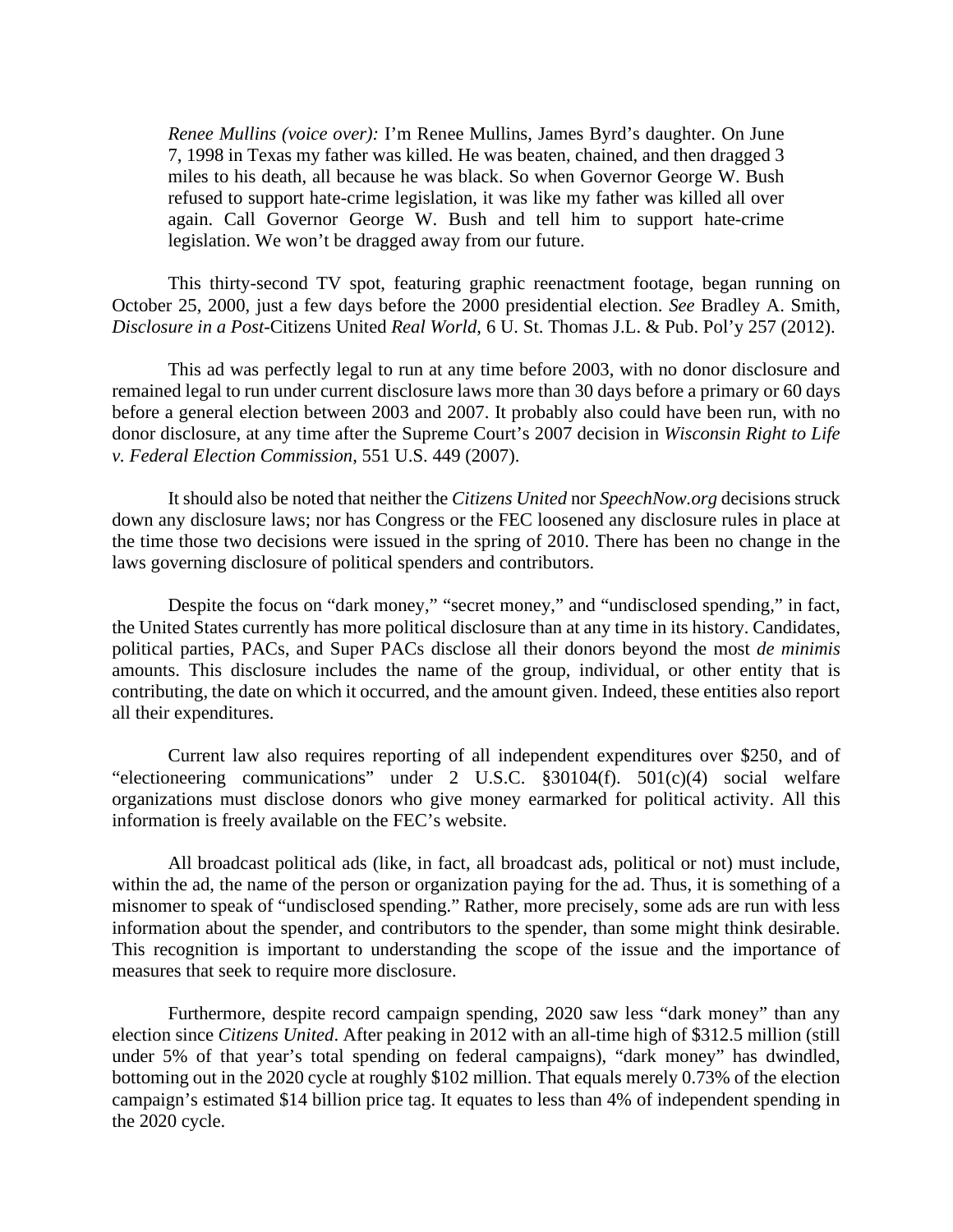#### **VII. Certain Nonprofits Properly Engage in Limited Political Speech**

Under *Buckley,* an organization becomes a political committee only if its "major purpose" is the election or defeat of candidates, as indicated by expenditures expressly advocating the election or defeat of a candidate. These political committees operate under section 527 of the Internal Revenue Code. Meanwhile,  $501(c)(3)$  organizations are restricted from any candidate advocacy.

There must be, therefore, some other category for organizations that do some candidate advocacy, but for which it is not the group's "major purpose." These are, indeed,  $501(c)(4)$ ,  $(c)(5)$ , and (c)(6) organizations—specifically, social welfare organizations, unions, and trade associations. To attempt to regulate such organizations as political committees, or to prohibit them from all candidate advocacy, would be unconstitutional, forcing advocacy groups to either have political advocacy as their major purpose or to engage in none at all.

## **VIII. The DISCLOSE Act Would Chill First Amendment-Protected Activity and Violate the Privacy of Nonprofit Organizations and Their Supporters**

Since 2010, members of Congress have introduced various iterations of the DISCLOSE Act, advertised as a solution to the alleged "flood" of "dark money" unleashed by *Citizens United*. The bill has failed in every session of Congress for the past decade largely because groups across the ideological spectrum consistently speak out against its constitutional infirmities. Yet, the latest version the bill would burden freedom of speech and association *more* broadly than most of the previous, failed versions.

The bill would greatly increase the already onerous legal and administrative compliance costs, liability risk, and costs to donor and associational privacy for civic groups that speak about policy issues and politicians. Organizations and their supporters will be further deterred from speaking or be forced to divert additional resources away from their advocacy activities to pay for compliance staff and lawyers. Some groups will not be able to afford these costs or will violate the law unwittingly. Less speech by private citizens and organizations means politicians will be able to act with less accountability to public opinion and criticism. Consequently, citizens who would have otherwise heard their speech will have less information about their government.

The DISCLOSE Act would unconstitutionally regulate speech that mentions a federal candidate at any time under a vague, subjective, and dangerously broad standard that asks whether the speech "promotes," "attacks," "opposes," or "supports" ("PASO") a candidate. This standard is impossible to understand and would likely regulate any mention of an elected official who hasn't announced their retirement.

Notably, the PASO standard comes from a provision in the 2002 Bipartisan Campaign Reform Act (a.k.a. "McCain-Feingold") that regulates the funds state and local party committees may use to pay for communications that PASO federal candidates. The Supreme Court upheld the PASO standard against a challenge that it is unconstitutionally vague on the basis that it "clearly set[s] forth the confines within which potential *party speakers* must act" because "actions taken by the political parties are presumed to be in connection with election campaigns" (emphasis added). Thus the DISCLOSE Act would apply a standard written to apply to party communications